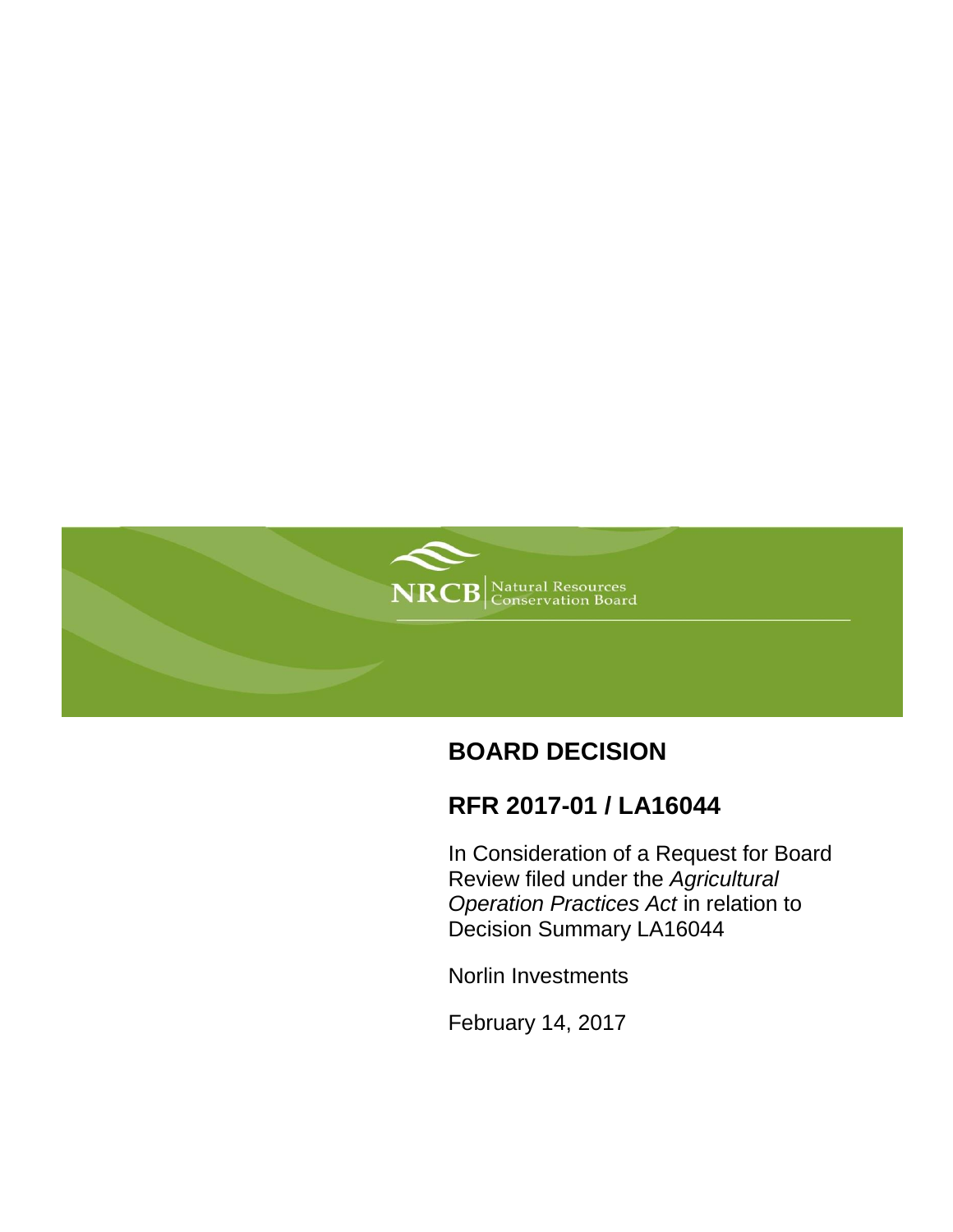### **Background**

NRCB Approval Officer Karen Stewart issued Decision Summary LA16044 (the AO Decision) regarding Norlin Investment's application for a confined feeding operation (CFO), located at SW 18-12-6 W4M in Cypress County (the County), roughly 6 kilometres west of the City of Medicine Hat (Medicine Hat), on December 23, 2016. Norlin Investments applied to construct and operate a new sheep CFO with a capacity of 12,000 sheep (ewes with lambs), construct a new sheep barn and feedlot pens, and berm a natural low area to serve as a catch basin. The Approval Officer denied Norlin Investment's application.

The Approval Officer listed the factors she considered in her decision-making, including her statement that the proposed development met all technical requirements under the *Agricultural Operation Practices Act* (AOPA). Nevertheless, the application was denied, as she determined that the proposed development is inconsistent with the County's municipal development plan (MDP).

A Request for an NRCB Board Review of Decision Summary LA16044 (the RFR) was filed by Mr. Norman Wever on behalf of Norlin Investments on January 22, 2017, meeting the 10-day filing deadline pursuant to section 20(5) of AOPA. The RFR asked the Board to reverse the Approval Officer's decision.

Following receipt of the RFR, the Board sent a Notice of Filed Request for Board Review (the Notice), and a copy of the RFR, to all of the people found by the Approval Officer to be directly affected parties. The Notice advised that any adversely affected parties had an opportunity to file a response submission with the Board, by the deadline of February 1, 2017. The following directly affected parties submitted separate responses: (1) Linda J. Fisher, (2) W. R. Brigden, (3) Randall and Cherie Schmidt, (4) Lorelei Yanke, (5) Donald Kornelson, (6) Kenneth Scott, (7) Butch and Bonnie Insko, (8) Rob and Sheila Church, (9) Roland Kappel, and (10) Barb Oveson and Cecil Glasco.

The Board met on February 7, 2017 to deliberate on the RFR and the responses.

#### **Jurisdiction**

The Board's authority for granting a review of an Approval Officer's decision is found in section 25(1) of AOPA, which states:

25(1) The Board must, within 10 working days of receiving an application under section 20(5), 22(4) or 23(3) and within 10 working days of the Board's determination under section 20(8) that a person or organization is a directly affected party,

- (a) dismiss the application for review, if in the opinion of the Board, the issues raised in the application for review were adequately dealt with by the approval officer or the issues raised are of little merit, or
- (b) schedule a review.

The Board considers that a party requesting a review of an Approval Officer's decision has the onus of demonstrating that there are sufficient grounds to merit a review. The information that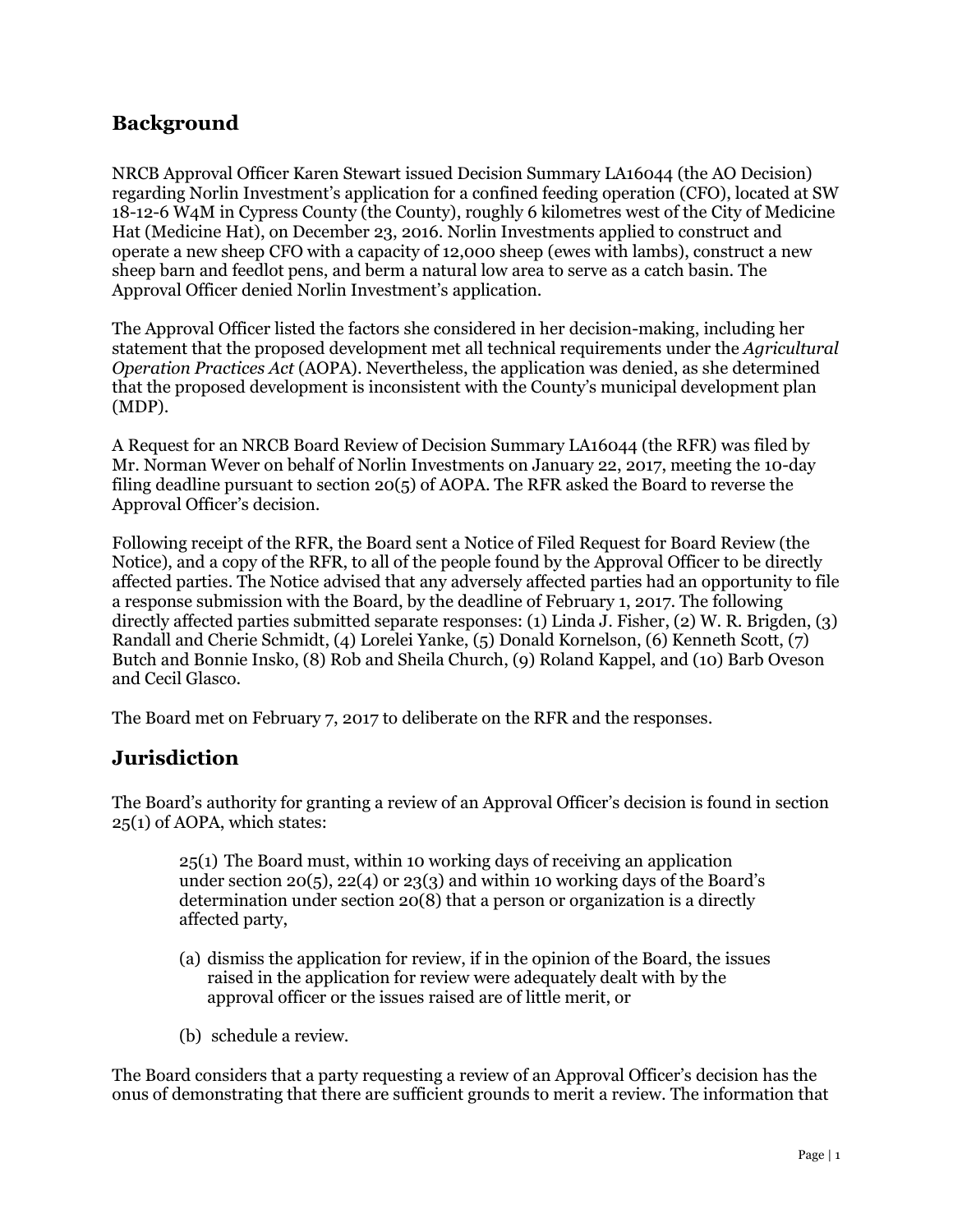must be included in each RFR is described in section 14 of the *Board Administrative Procedures Regulation*, and is also set out in the AO Decision cover letter dated December 23, 2016.

### **Documents Considered**

The Board considered the following information in arriving at its decision:

- Decision Summary LA16044 dated December 23, 2016 and its companion technical document (Part 2 Technical Requirements);
- Request for Board Review filed by Norman Wever of Norlin Investments, dated January 22, 2017;
- Response Submissions to the Board's January 24, 2017 Notice of Filed Request for Board Review, as submitted by:
	- o Linda J. Fisher, January 26, 2017 email
	- o W.R. Brigden, January 27, 2017 email
	- o Randall and Cherie Schmidt, January 29, 2017 email
	- o Lorelei Yanke, January 30, 2017 email
	- o Donald Kornelson, January 30, 2017 email
	- o Kenneth Scott, January 30, 2017 email
	- o Butch and Bonnie Insko, January 30 and January 25, 2017 facsimiles
	- o Rob and Sheila Church, January 31, 2017 email
	- o Roland Kappel, January 31, 2017 email
	- o Barb Oveson and Cecil Glasco, February 1, 2017 email
- portions of the public record maintained by the Approval Officer; and,
- portions of Cypress County's MDP as available on the County's website.

#### **Board Deliberations**

The Board is directed by AOPA to dismiss an application for review if, in its opinion, the issues raised in the RFR were adequately dealt with by the Approval Officer, or the issues are of little merit. Having regard for the documents referenced above, the Board has determined that the primary issue raised by Norlin Investments does not merit consideration at a hearing. As a consequence, the Board does not need to consider any of the secondary issues that have been raised in the RFR submissions.

The primary issue raised is whether the Board should exercise its authority to approve the proposal to construct and operate a 12,000 sheep (ewes and lambs) CFO, notwithstanding the inconsistency with the County's MDP. AOPA directs the Board to assess the merit of conducting a review hearing in order that time and resources are not expended where there is little chance of success. For the reasons that follow, the Board concludes that there is no merit in conducting a review as there is no reasonable chance that the Board would direct an approval of this CFO at this site.

The Board has conducted several review hearings in the past where the Board considered whether to approve an application notwithstanding an inconsistency with planning provisions in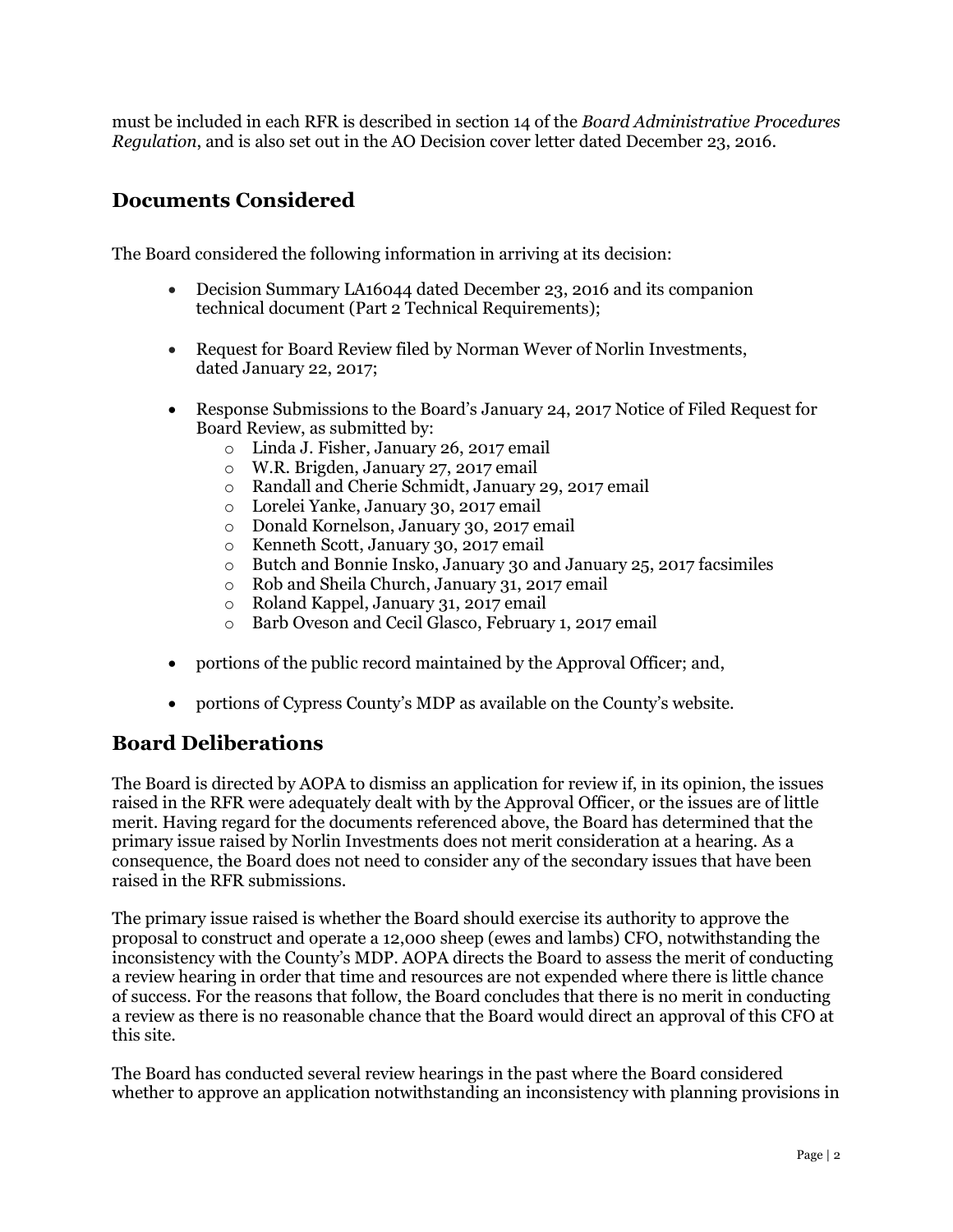an MDP. For example, in the Board's reasons for decision on the Zealand Farm application (#2011-04 / RA10053), it stated:

Consistent with previous Board decisions and with the knowledge that MDPs are adopted through an open and transparent process, the Board believes that a reasonable approach to this issue requires that it must:

1. identify the municipal authority's rationale for establishing the relevant provision(s) in the MDP;

2. determine whether the relevant provision is reasonable and reflective of good planning;

3. determine whether there is a direct link between the planning objectives and the establishment of the CFO exclusion zone; and,

4. identify whether the MDP is in conflict with the AOPA objective of establishing common rules for the siting of CFOs across the province.

The Board first looked to identify the County's rationale for the relevant MDP provisions. In doing so the Board observes that the County had obvious regard for the provisions of AOPA in adopting its 2015 MDP. Various provisions in its MDP establish rules or guidelines that are intended to protect and promote the establishment or expansions of CFOs.

Additionally, and not inconsistent with the provisions promoting and protecting CFOs, the County's MDP sets out a well-defined rationale for establishing the CFO exclusion zones. Most notable were the following:

- 2.2 (c) To minimize the encroachment of incompatible land uses near confined feeding operations in order to ensure their continued operation and viability;
- 2.2(h) To plan for the orderly expansion of the corporate boundaries of urban municipalities within the Municipality;
- 3.2 (b) Pursuant to the Agricultural Operation Practices Act, the County may designate areas where confined feeding operations are to be encouraged or excluded;
- 3.2 (c) New confined feeding operations will be excluded from the areas shown on Figure No.2;

The Board then considered whether the exclusion zone provision is reasonable and reflective of good planning, and whether there is a direct link between the planning objectives and the establishment of the CFO exclusion zone. The Board finds that the provisions of the MDP take a balanced and reasonable approach to addressing complex land use issues for lands immediately adjacent to Medicine Hat. The County provides for CFO exclusion zones around Medicine Hat, various towns and hamlets, and Cypress Hills Provincial Park. The buffer size of the exclusion zone appears to provide greater separation around Medicine Hat than that established for the smaller towns and villages. The Board finds this is entirely consistent with the County's planning objective 2.2(c), "to minimize the encroachment of incompatible land uses near confined feeding operations in order to ensure their continued operation and viability".